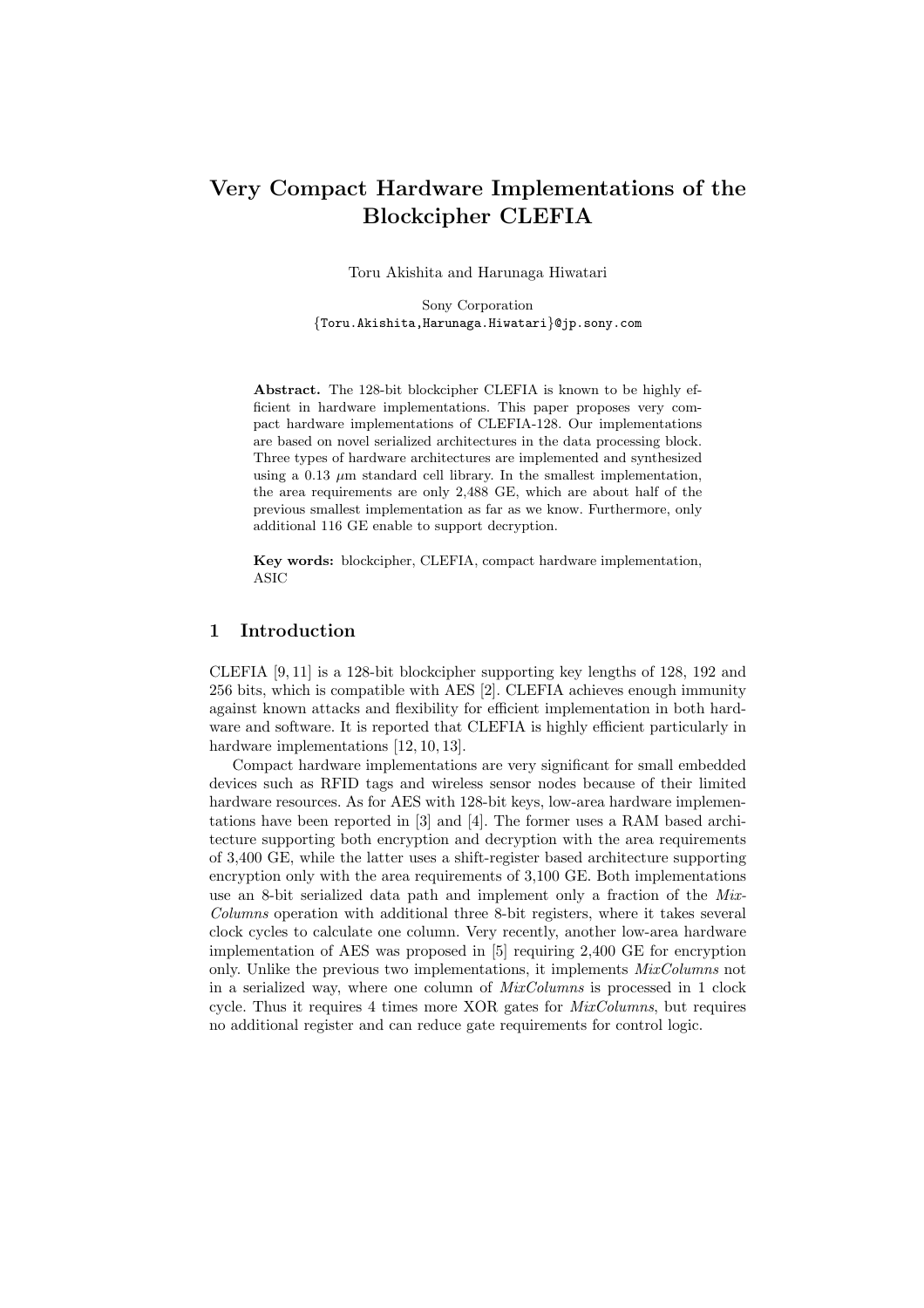In this paper, we present very compact hardware architectures of CLEFIA with 128-bit keys based on 8-bit shift registers. We show that the data processing part of CLEFIA-128 can be implemented in a serialized way without any additional registers. Three types of hardware architectures are proposed according to required cycles for one block process by adaptively applying clock gating technique. Those architectures are implemented and synthesized using a 0.13  $\mu$ m standard cell library. In our smallest implementation, the area requirements are only 2,488 GE, which are to the best of our knowledge about half as small as the previous smallest implementation,  $4,950 \text{ GE } [10, 12]$ , and competitive to the smallest AES implementation. Furthermore, only additional 116 GE are required to support decryption by switching the processing order of F-functions at even-numbered rounds.

The rest of the paper is organized as follows. Sect. 2 gives brief description of CLEFIA and its previously proposed hardware implementations. In Sect. 3, we propose three types of hardware architectures. Sect. 4 describes additional hardware resources to support decryption. Sect. 5 gives evaluation results for our implementations, compared with the previous results of CLEFIA and AES. Finally, we conclude in Sect. 6.

### 2 128-bit Blockcipher CLEFIA

#### 2.1 Algorithm

CLEFIA [9, 11] is a 128-bit blockcipher with its key length being 128, 192, and 256 bits. For brevity, we consider 128-bit key CLEFIA, denoted as CLEFIA-128, though similar techniques are applicable to CLEFIA with 192-bit and 256-bit keys. CLEFIA-128 is divided into two parts: the data processing part and the key scheduling part.

The data processing part employs a 4-branch Type-2 generalized Feistel network [14] with two parallel F-functions  $F_0$  and  $F_1$  per round. The number of rounds r for CLEFIA-128 is 18. The encryption function  $ENC_r$  takes a 128-bit plaintext  $P = P_0|P_1|P_2|P_3$ , 32-bit whitening keys  $WK_i$  ( $0 \le i \le 4$ ), and 32bit round keys  $RK_j$   $(0 \leq j < 2r)$  as inputs, and outputs a 128-bit ciphertext  $C = C_0|C_1|C_2|C_3$  as shown in Fig. 1.

The two F-functions  $F_0$  and  $F_1$  consist of round key addition, 4 non-linear 8-bit S-boxes, and a diffusion matrix. The construction of  $F_0$  and  $F_1$  is shown in Fig. 2. Two kind of S-boxes  $S_0$  and  $S_1$  are employed, and the order of these S-boxes are different in  $F_0$  and  $F_1$ . The diffusion matrices of  $F_0$  and  $F_1$  are also different; the matrices  $M_0$  for  $F_0$  and  $M_1$  for  $F_1$  are defined as

$$
M_0 = \begin{pmatrix} 01 & 02 & 04 & 06 \\ 02 & 01 & 06 & 04 \\ 04 & 06 & 01 & 02 \\ 06 & 04 & 02 & 01 \end{pmatrix}, \quad M_1 = \begin{pmatrix} 01 & 08 & 02 & 0A \\ 08 & 01 & 0A & 02 \\ 02 & 0A & 01 & 08 \\ 0A & 02 & 08 & 01 \end{pmatrix}.
$$

The multiplications between these matrices and vectors are performed in  $GF(2^8)$ defined by a primitive polynomial  $z^8 + z^4 + z^3 + z^2 + 1$ .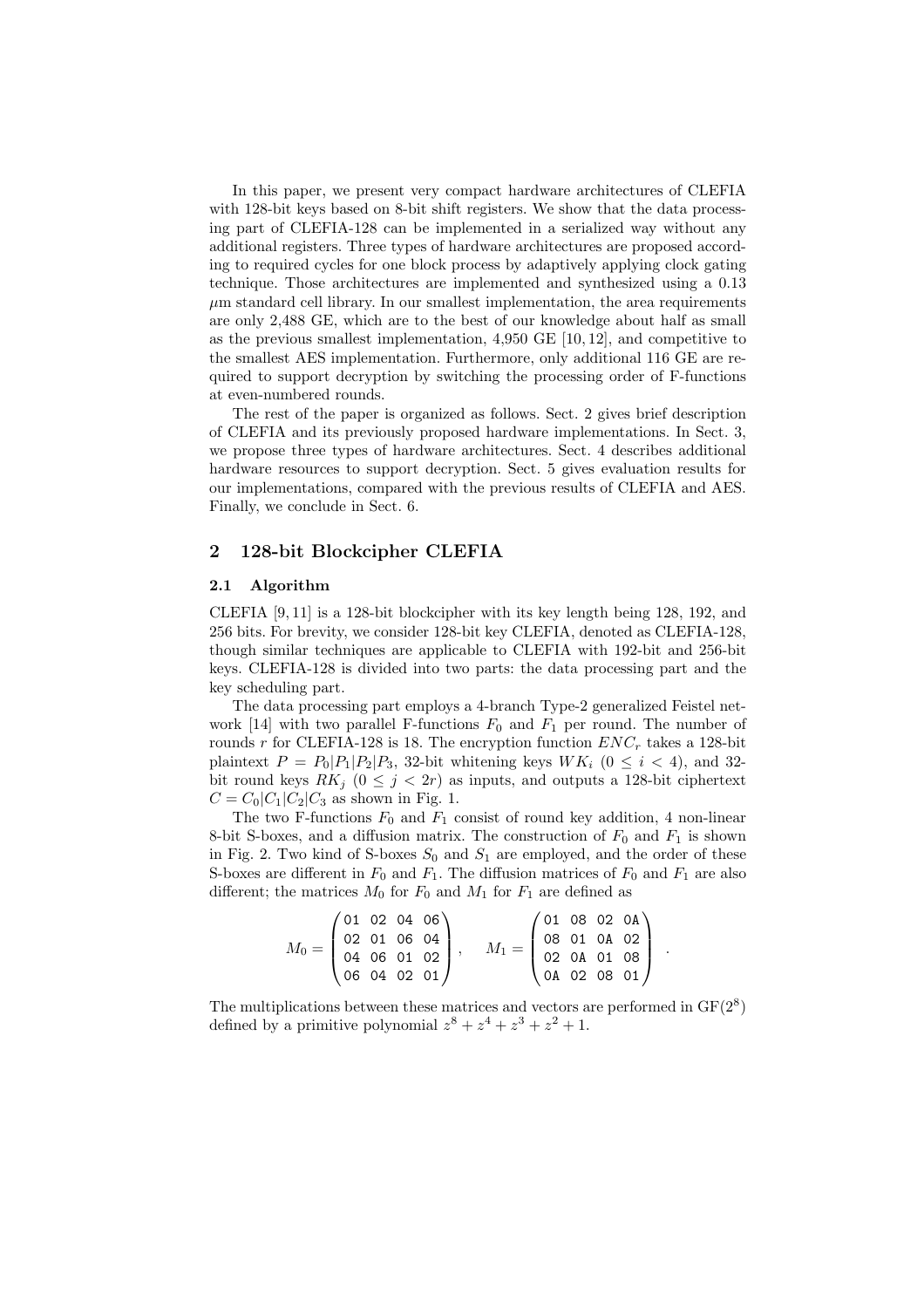



Fig. 2. F-functions  $F_0$ ,  $F_1$ 



Fig. 1. Encryption function  $ENC_r$ 

Fig. 3. DoubleSwap function  $\Sigma$ 

The key scheduling part of CLEFIA-128 takes a secret key  $K$  as an input, and outputs 32-bit whitening keys  $WK_i$  ( $0 \leq i \leq 4$ ) and 32-bit round keys  $RK_j$  ( $0 \leq j < 2r$ ). It is divided into the following two steps: generating a 128bit intermediate key  $L$  (step 1) and generating  $WK_i$  and  $RK_j$  from  $K$  and  $L$ (step 2). In step 1, the intermediate key  $L$  is generated by 12 rounds of encryption function which takes K as a plaintext and constant values  $CON<sub>i</sub>$   $(0 \le i \le 24)$ as round keys. In step 2, the intermediate key  $L$  is updated by the  $DoubleSwap$ function  $\Sigma$ , which is illustrated in Fig. 3. Round keys  $RK_j$  ( $0 \leq j \leq 36$ ) is generated by mixing K, L, and constant values  $CON_i$  (24  $\le i < 60$ ). Whitening keys  $WK_i$  is equivalent to 32-bit chunks  $K_i$  of K as  $K = K_0|K_1|K_2|K_3$ .

### 2.2 Previous Hardware Implementations

Hardware implementations of CLEFIA-128 have been studied in [12, 10, 13]. In [12], optimization techniques in data processing part including S-boxes and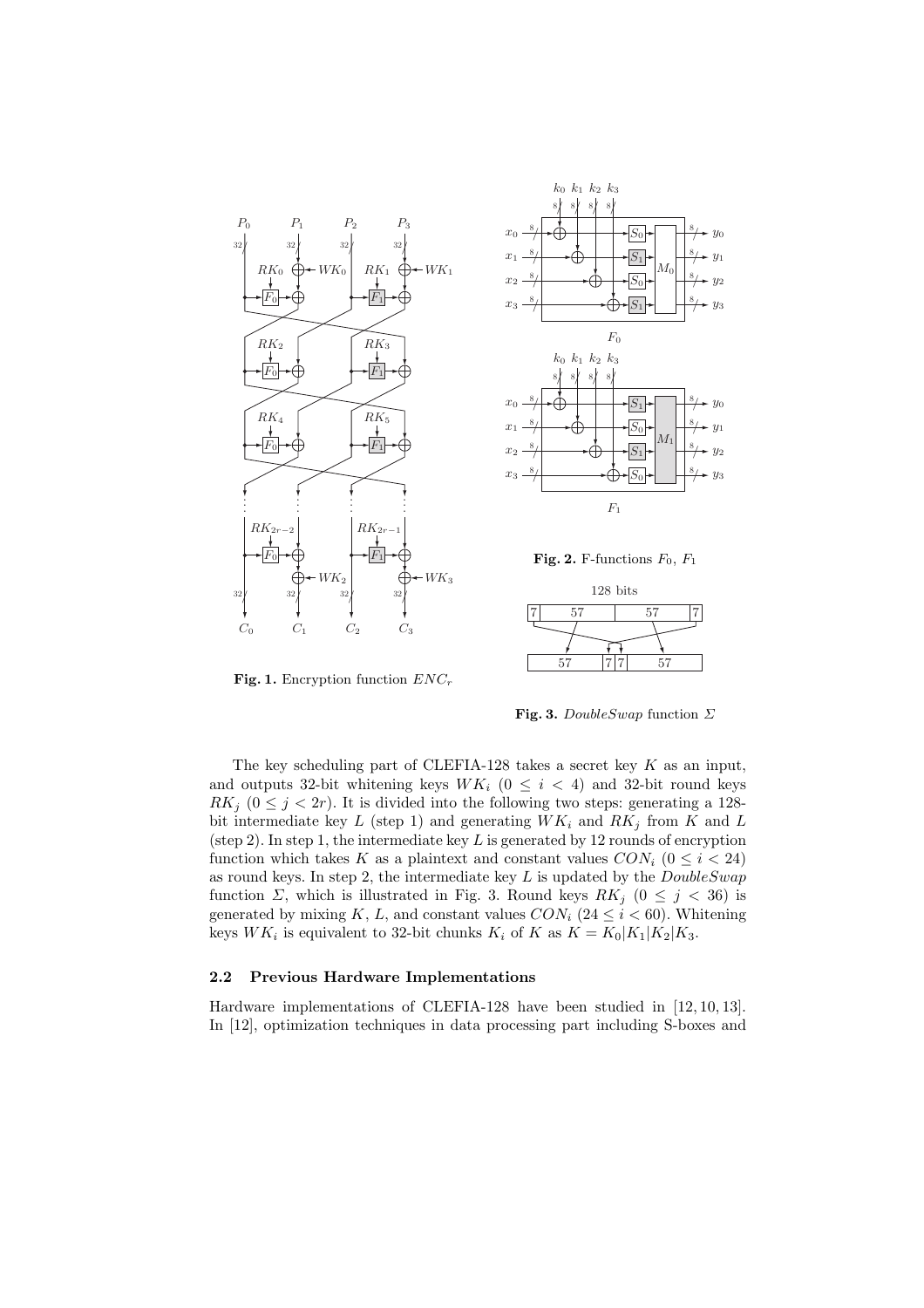diffusion matrices were proposed. The compact architecture, where  $F_0$  is processed in one cycle and  $F_1$  is processed in another cycle, was implemented, and its area requirements in area optimization are reported to be 4,950 GE.

In [10], two optimization techniques in key scheduling part were introduced. The first technique is related to implementation of the  $DoubleSwap$  function  $\Sigma$ .  $\Sigma$  is decomposed into the following Swap function Ω and SubSwap function  $\Psi$ as  $\Sigma = \Psi \circ \Omega$ .

$$
\Omega: X \mapsto Y
$$
  
\n
$$
Y = X[64-127] | X[0-63]
$$
  
\n
$$
\Psi: X \mapsto Y
$$
  
\n
$$
Y = X[71-127] | X[57-70] | X[0-56]
$$

 $X[a-b]$  denotes a bit string cut from the a-th bit to the b-th bit of X. Please note that  $\Omega$  and  $\Psi$  are both involutive. The 128-bit key register for the intermediate key L is updated by applying  $\Omega$  and  $\Psi$  alternately. Round keys are always generated from the most significant 64-bit of the key register. After the final round of encryption,  $L$  is re-stored into the key register by applying the following  $FinalSwap$  function  $\Phi$ .

$$
\Phi: X \mapsto Y
$$
\n
$$
Y = X[49-55] | X[42-48] | X[35-41] | X[28-34] | X[21-27] | X[14-20] | X[7-13] | X[0-6] | X[64-71] | X[56-63] | X[121-127] | X[114-120] | X[107-113] | X[100-106] | X[93-99] | X[86-92] | X[79-85] | X[72-78]
$$

Please note that  $\Phi$  is also involutive. In case of decryption, round keys are always generated from the most significant 64-bit of the key register by applying the inverse functions of  $\Omega$ ,  $\Psi$  and  $\Phi$  in reverse order of encryption. Due to their involutive property, only three functions  $\Omega$ ,  $\Psi$  and  $\Phi$  are required for encryption and decryption.

In the second technique, XOR operations with the parts of round keys related to a secret key  $K$  are moved by an equivalent transformation into the two data lines where key whitening operations are processed. Therefore, these XOR operations and key whitening operations can be shared.

In [13], five types of hardware architectures were designed and fairly compared to the ISO 18033-3 standard blockciphers under the same conditions. In their results, the highest efficiency of 400.96 Kbps/gates was achieved, which is at least 2.2 times higher than that of the ISO 18033-3 standard blockciphers.

### 3 Proposed Architectures

In this section we propose three types of hardware architectures. Firstly, we propose a compact matrix multiplier for CLEFIA-128. Next, in Type-I architecture, we propose a novel serialized architecture of the data processing block of CLEFIA-128. By adaptively applying clock gating logic to Type-I architecture,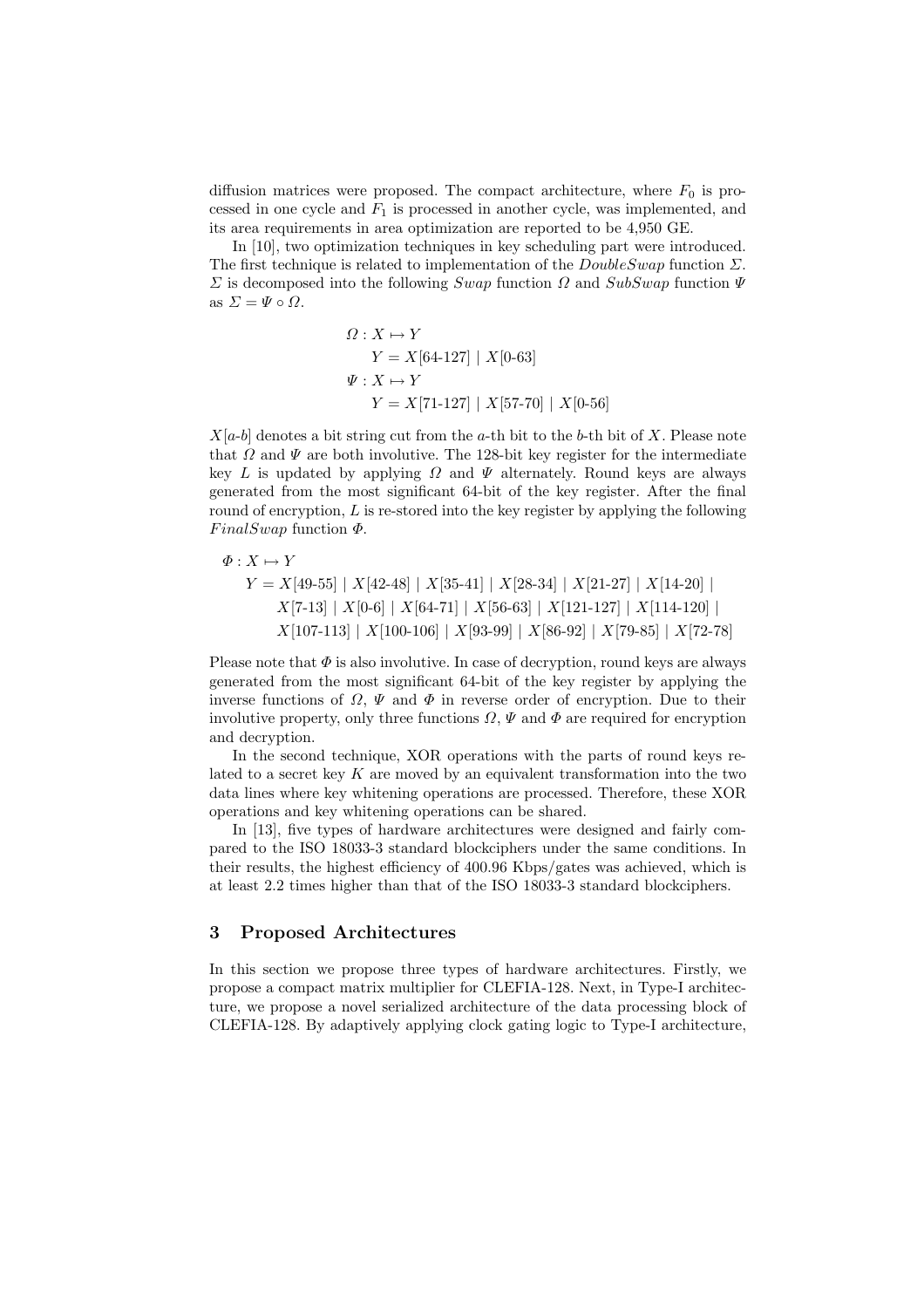

Fig. 4. Matrix multiplier: (a)  $F$ -function  $F_0$ , (b) Data path, (c) Contents of registers  $R_j$  (0  $\leq$  j  $<$  4) at the *l*-th cycle

we can reduce the number of multiplexers (MUXes) in Type-II and Type-III architectures with increasing cycle counts.

Clock gating is a power-saving technique used in synchronous circuits. For hardware implementations of blockciphers, it was firstly introduced in [8] as a technique to reduce gate counts and power, and have been applied to KATAN family [1] and AES [5]. Clock gating works by taking the enable conditions attached to registers. It can remove feedback MUXes to hold their present state and replace them with clock gating logic. In case that several bits of registers take the same enable conditions, their gate counts will be saved by applying clock gating.

### 3.1 Matrix Multiplier

Among low-area AES implementations,  $MixColumns$  matrix operations are computed row by row in [3], while they are computed column by column in [4]. In our architecture, matrix operations are computed column by column in the following way.

The 4-byte output of  $M_0$  operation is XORed with the next 4-byte data as shown in Fig. 4 (a). The matrix multiplier in Fig. 4 (b) performs the matrix multiplication together with the above XOR operation in 4 clock cycles. Fig. 4 (c) presents the contents of the registers  $R_i$  at the *l*-th cycle  $(1 \leq l \leq 4)$ . At the 1st cycle, the output  $a_0$  of  $S_0$  are fed to the multiplier and multiplied by  $\{01\}$ ,  $\{02\}$ ,  ${04}$ , and  ${06}$ . The products are XORed with the data  $z_i$  ( $0 \le i \le 4$ ), and then the intermediate results are stored in the four registers  $R_j$  ( $0 \leq j < 4$ ). As each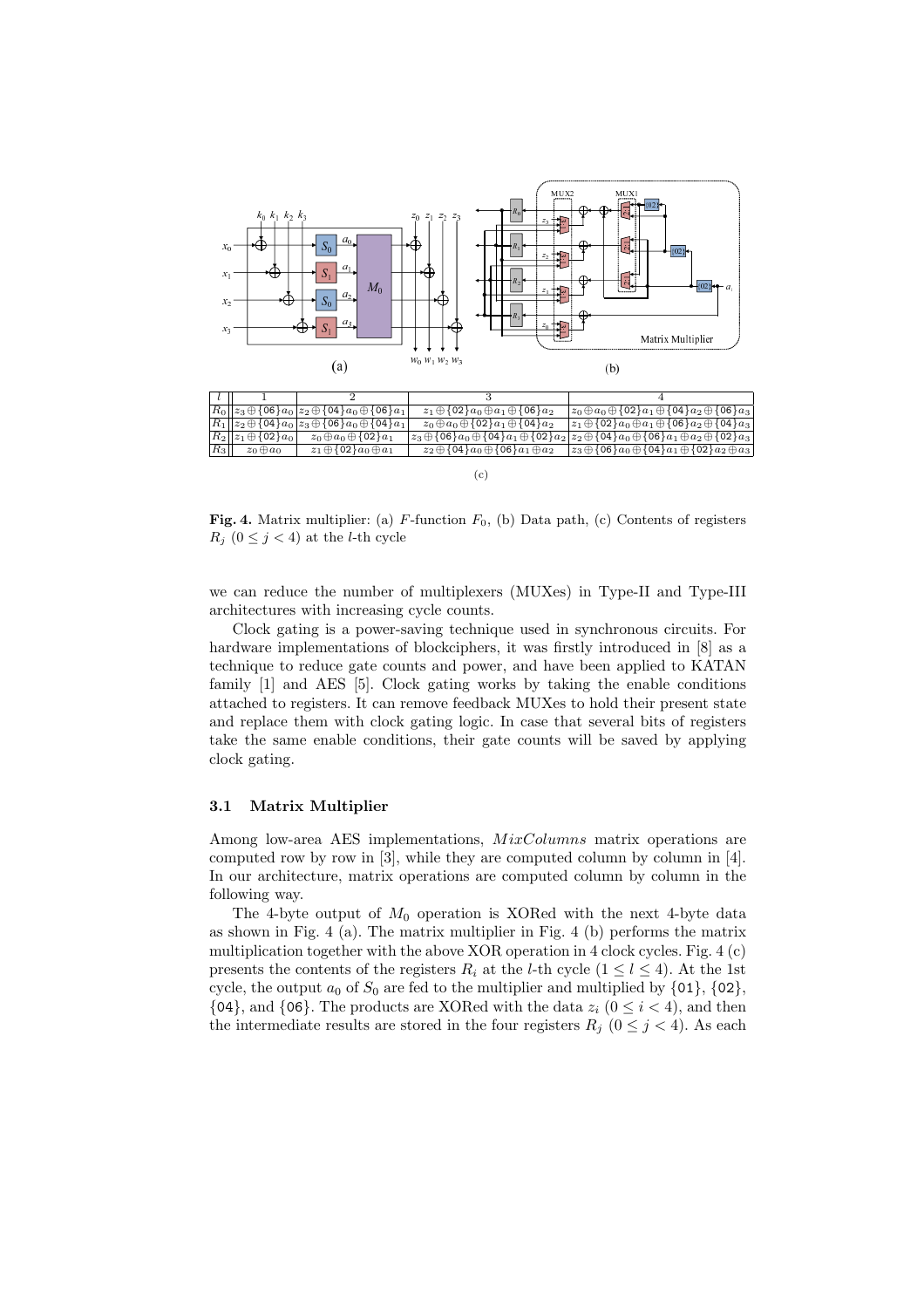

Fig. 5. Data path of Type-I architecture

column in  $M_0$  consists of the same coefficients, the matrix multiplication can be performed by selecting the intermediate results through MUX2 and XORing the products of  $a_i$  ( $i = 1, 2, 3$ ) with them at the  $(i + 1)$ -th cycle. After 4 clock cycles,  $w_i$  ( $0 \le i < 4$ ) are stored in  $R_i$ . The multiplication by  $M_1$  can be performed by switching MUX1.

In [4], three 8-bit registers are required for the construction of a parallel-toserial converter due to avoiding register competition with the next calculation of a matrix. On the other hand, no competition occurs in our architecture because  $z_i$  is input at the 1st cycle of a matrix multiplication.  $w_i$  can be moved into the register where  $z_i$  for the newly processing F-function is stored.

#### 3.2 Type-I Architecture

Fig. 5 shows the data path of Type-I architecture, where the width of data path is 8 bit except those written in the figure. It is divided into the following two blocks: the data processing block and the key scheduling block. Type-I architecture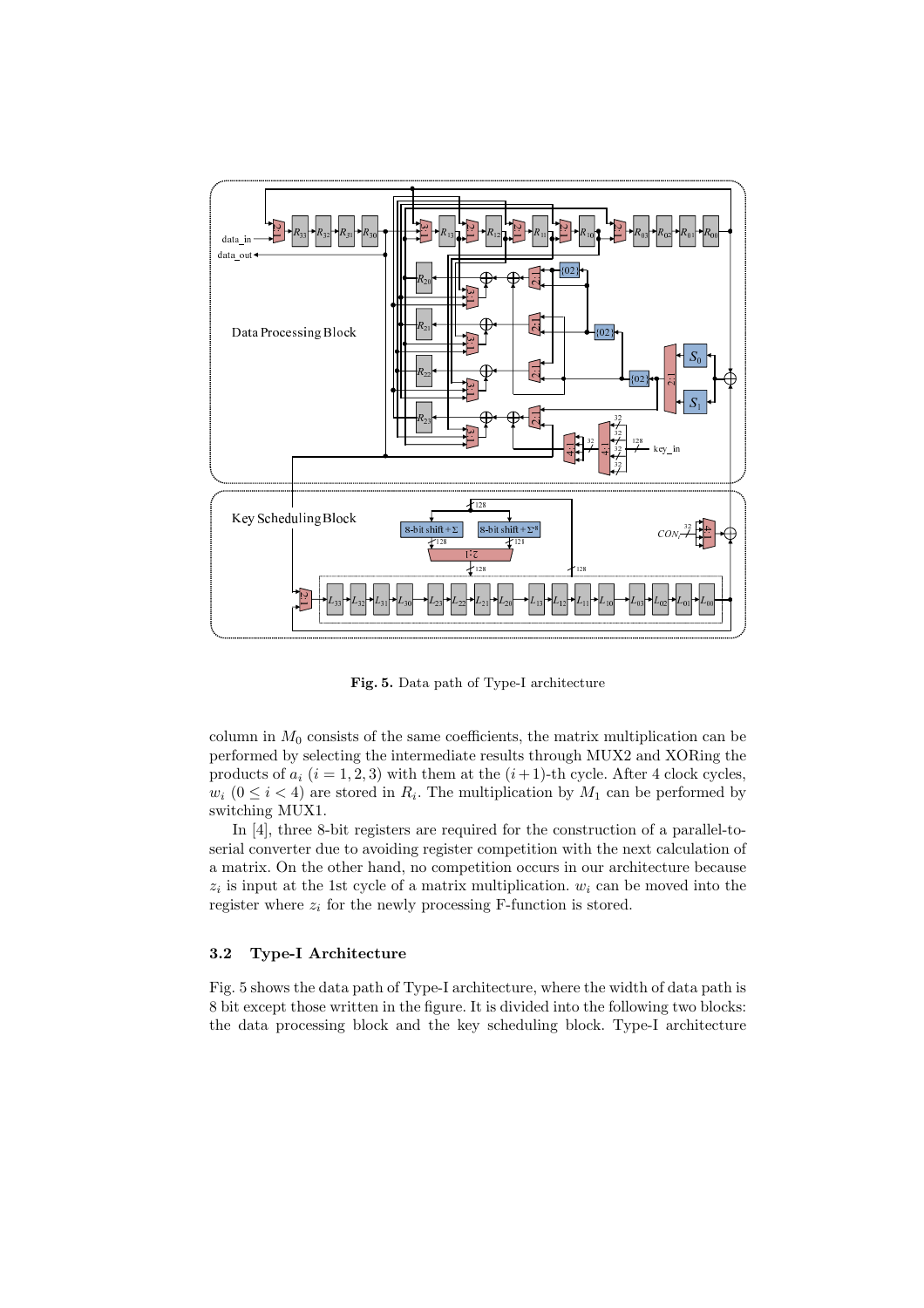processes a round of the encryption function in 8 clock cycles. We show, in appendix, the detailed data flow of the data registers  $R_{ij}$  ( $0 \le i, j \le 4$ ) in Fig. 5 for a round of the encryption processing. As described in Sect. 3.1, at the 1st and the 5th cycle in the 8 cycles, the data stored in  $R_{20}-R_{23}$  are moved into  $R_{03}-R_{12}$ , and simultaneously the data stored in  $R_{10}-R_{13}$  are input to the matrix multiplier. Therefore, no additional register but the 128-bit data register exists in the data processing block. Please note that  $R_{30}-R_{33}$  hold the current state at the 5–8th cycle by clock gating.

In the start of encryption, a 128-bit plaintext is located to  $R_{ij}$  in 16 clock cycles by inputting it byte by byte from data in. After 18 rounds of the encryption function which require 144 cycles, a 128-bit ciphertext is output byte by byte from data out in 16 clock cycles. Therefore, it takes 176 cycles for encryption. The reason why data out is connected to  $R_{30}$  is that no word rotation is necessary at the final round of encryption. In the start of key setup, a 128-bit secret key K input from key in is located to  $R_{ij}$  in 16 clock. After 12 rounds of the encryption function which require  $96$  cycles, a 128-bit intermediate key  $L$  is stored into the key registers  $L_{ij}$   $(0 \leq i, j < 4)$  by shifting  $R_{ij}$  and  $L_{ij}$  in 16 clock cycles. Therefore, it takes 128 cycles for key setup.

The two S-box circuits  $S_0$  and  $S_1$  are located in the data processing block, and one of those outputs is selected by a 2-to-1 MUX (8-bit width) and input to the matrix multiplier. The encryption processing of CLEFIA-128 is modified by a equivalent transformation as shown in Fig. 7 (a). The 32-bit XOR operation with 32-bit chunks  $K_i$  is reduced to the 8-bit XOR operation by locating it in the matrix multiplier. A 32-bit chunk  $K_i$  selected by a 32-bit 4-to-1 MUX is divided into four 8-bit data, and then one of the data is selected by a 8-bit 4-to-1 MUX and fed into the matrix multiplier one by one in 4 clock cycles.

In the key scheduling block, the intermediate key  $L$  stored in  $L_{ij}$  is cyclically shifted by one byte, and the 8-bit chunk in  $L_{00}$  is fed into the data processing after being XORed with the 8-bit chunk of  $CON<sub>i</sub>$ . At the end of even-numbered rounds,  $L_{ij}$  is updated by (8-bit shift+ $\Sigma$ ) operation; at the end of encryption,  $L_{ij}$ is updated by  $(8\text{-bit shift} + \Sigma^{-8})$  operation in order to recover the intermediate key L. After re-storing the intermediate key  $L, L_{ij}$  hold it by clock gating until next start of encryption.

#### 3.3 Type-II Architecture

In Type-II architecture, we aim the area optimization of the key scheduling block. Since  $DoubleSwap$  function  $\Sigma$  is decomposed as  $\Sigma = \Psi \circ \Omega$ , where  $\Psi$ and  $\Omega$  are both involutive, as described in Sect. 2.2,  $\Sigma^{-8}$  satisfies the following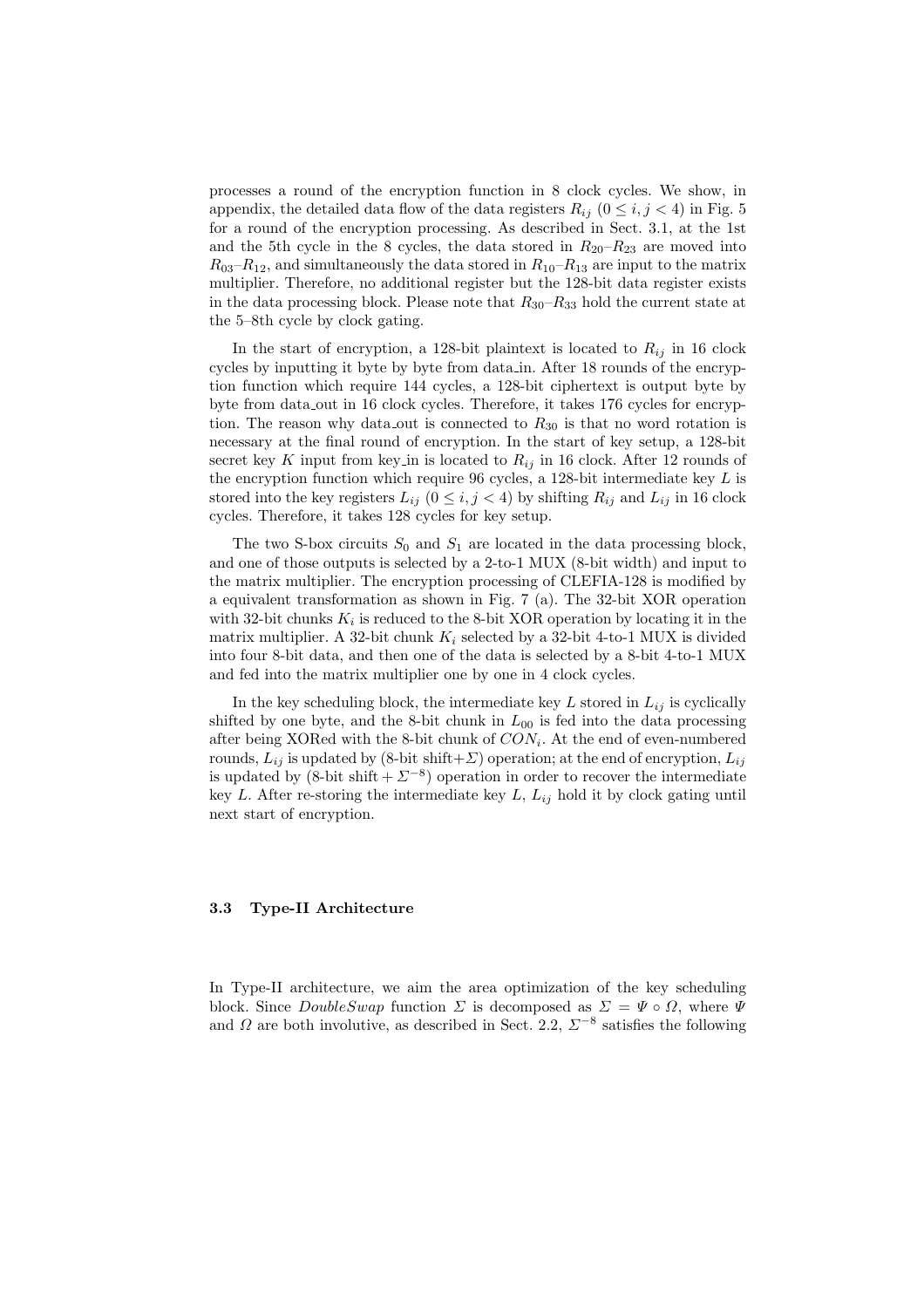equations.

$$
\Sigma^{-8} = (\Psi \circ \Omega)^{-8}
$$
  
=  $(\Omega \circ \Psi)^8$   
=  $(\Omega \circ \Psi)^8 \circ (\Omega \circ \Omega)$   
=  $(\Omega \circ \Psi) \circ \cdots \circ (\Omega \circ \Psi) \circ (\Omega \circ \Omega)$   
=  $\Omega \circ (\Psi \circ \Omega)^8 \circ \Omega$   
=  $\Omega \circ \Sigma^8 \circ \Omega$ 

Swap function  $\Omega$  is realized by 8 iterations of cyclic shifting. Thus  $\Sigma^{-8}$  operation can be achieved by 8 iterations of cyclic shifting, 8 iterations of  $\Sigma$  operation, and 8 iterations of cyclic shifting again, which require 24 cycle counts.

During the encryption processing the intermediate key L is updated by  $\Sigma$ operation at the 17th cycle after 16 iterations of cyclic shifting every two rounds. At the 17th cycle, the data registers must hold the current data by clock gating. Accordingly, both 8 additional cycles for the encryption processing and 8 additional cycles to recover the intermediate key L after outputting a ciphertext are required, which results in 192 cycles for encryption. In compensation for the increase of 16 cycle counts, a 128-bit input of MUX in the key scheduling block can be removed.

#### 3.4 Type-III Architecture

In Type-III architecture, we achieve the area optimization of the data processing block by applying clock gating effectively. Fig. 6 shows the data path of Type-III architecture. Instead of using MUXes, the data stored in  $R_{10}-R_{13}$  and those stored in  $R_{20}-R_{23}$  are swapped by cyclically shifting these registers in 4 clock cycles, while the other data register and the key registers hold the current state by clock gating. Simultaneously, the XOR operation with a 32-bit chunk  $K_i$ is done by XOR gates in the matrix multiplier, which leads the savings of 8 XOR gates. These data swaps are required twice for a round of the encryption processing. Therefore, it takes 16 cycles for a round of the encryption processing; in total 328 and 224 clock cycles are required for encryption and key setup, respectively. In compensation for the increase of many cycle counts, several 8 bit inputs of MUXes together with 8 XOR gates for secret key chunks can be removed.

# 4 Supporting Decryption

Any encryption-only implementation can support decryption by using the CTR mode. Nevertheless, if an implementation itself supports decryption, it can be used for more applications, for example, an application requiring the CBC mode. Accordingly, we consider the three types of hardware architectures supporting decryption.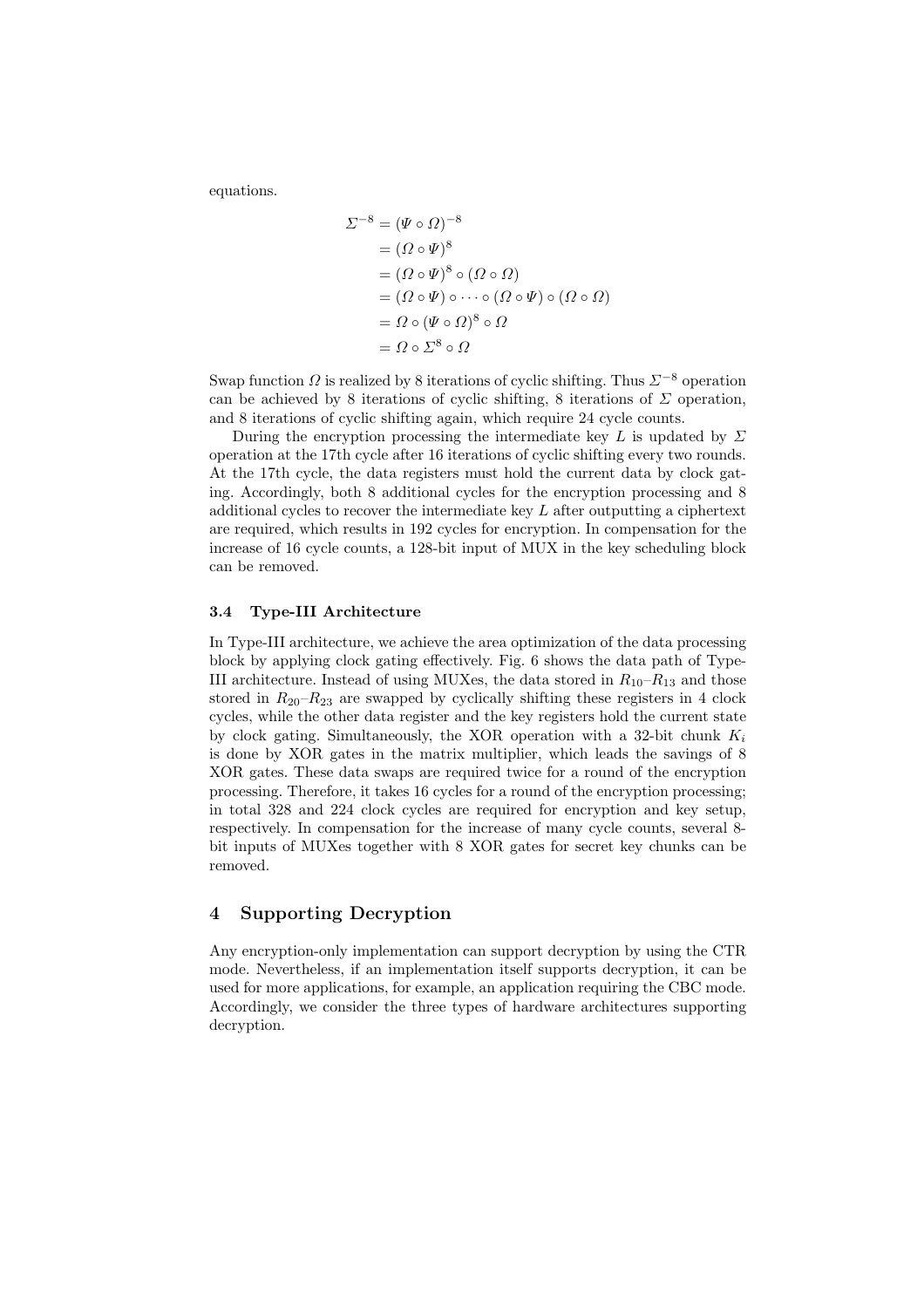

Fig. 6. Data path of Type-III architecture

Since the data processing part of CLEFIA employs a 4-branch Type-2 generalized Feistel network [14], the directions of word rotation are different between the encryption function and the decryption function. The encryption and decryption processing of CLEFIA-128 is shown in Fig. 7 (a) and (b), respectively. When the hardware architectures described in Sect. 3 support the decryption processing straightforwardly, many additional multiplexers are considered to be required due to these different directions of word rotation. For avoiding this, we switch the positions of  $F_0$  and those of  $F_1$  at even-numbered rounds as shown in Fig. 7 (c), and then the direction of word rotation becomes the same as the encryption processing shown in Fig. 7 (a). Thus we do not have to largely modify the data path of the above three architectures by processing  $F_1$  ahead of  $F_0$  at even-numbered rounds. However, as the order of round keys fed into the data processing block has been changed, the 8-bit round keys are fed from  $L_{10}$  when  $F_1$  is processed at even-numbered rounds and from  $L_{30}$  when  $F_0$  is processed at even-numbered rounds. Accordingly, a 8-bit 3-to-1 MUX is required for selecting the source registers of appropriate round keys including  $L_{00}$ . Since the leading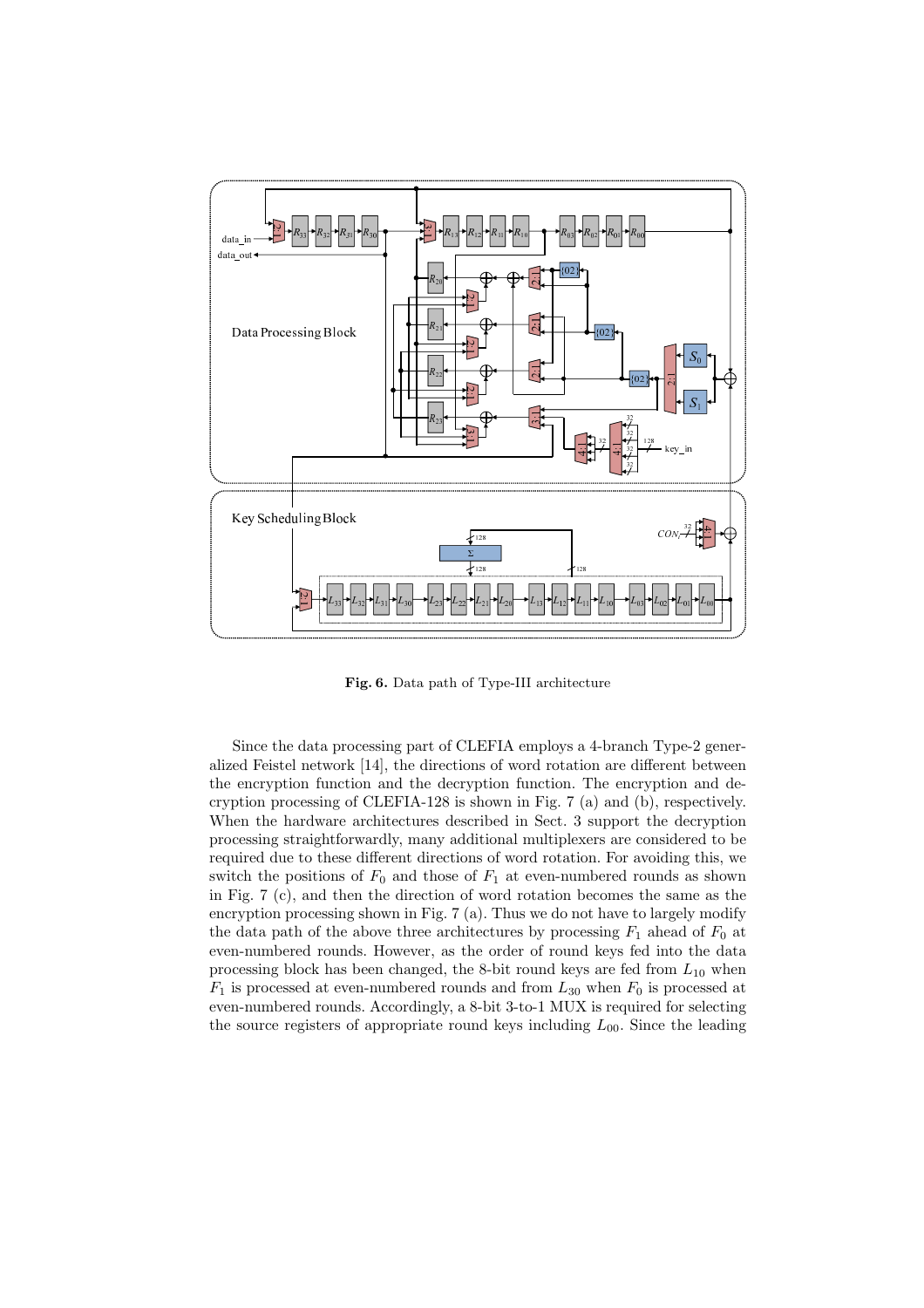

Fig. 7. (a) Encryption processing, (b) Decryption processing, (c) Modified decryption processing. XOR operations with the part of round keys related to secret key K are moved by an equivalent transformation, and thus  $RK_j^*$  ( $0 \leq j \leq 36$ ) denote the remaining part of round keys.

byte of a ciphertext is stored in  $R_{10}$ , not  $R_{30}$  for encryption, at the end of decryption because of the modified decryption processing, a 8-bit 2-to-1 MUX is required for selecting data out.

# 5 Implementation Results

We designed and evaluated the three types of hardware architectures presented in Sect. 3 together with their versions supporting both encryption and decryption. The environment of our hardware design and evaluation is as follows:

> Language Verilog-HDL Design library  $0.13 \ \mu \text{m}$  CMOS ASIC library Simulator VCS version 2006.06 Logic synthesis Design Compiler version 2007.03-SP3

One Gate Equivalent (GE) is equivalent to the area of a 2-way NAND with the lowest drive strength. For synthesis, we use a clock frequency of 100 KHz, which is widely used operating frequency for RFID applications.

Recently, scan flip-flops have been used in the low-area implementations of blockciphers instead of combinations of D flip-flops and 2-to-1 MUXes [8, 1, 5] to reduce area requirements. In our evaluation, a D flip-flop and a 2-to-1 MUX cost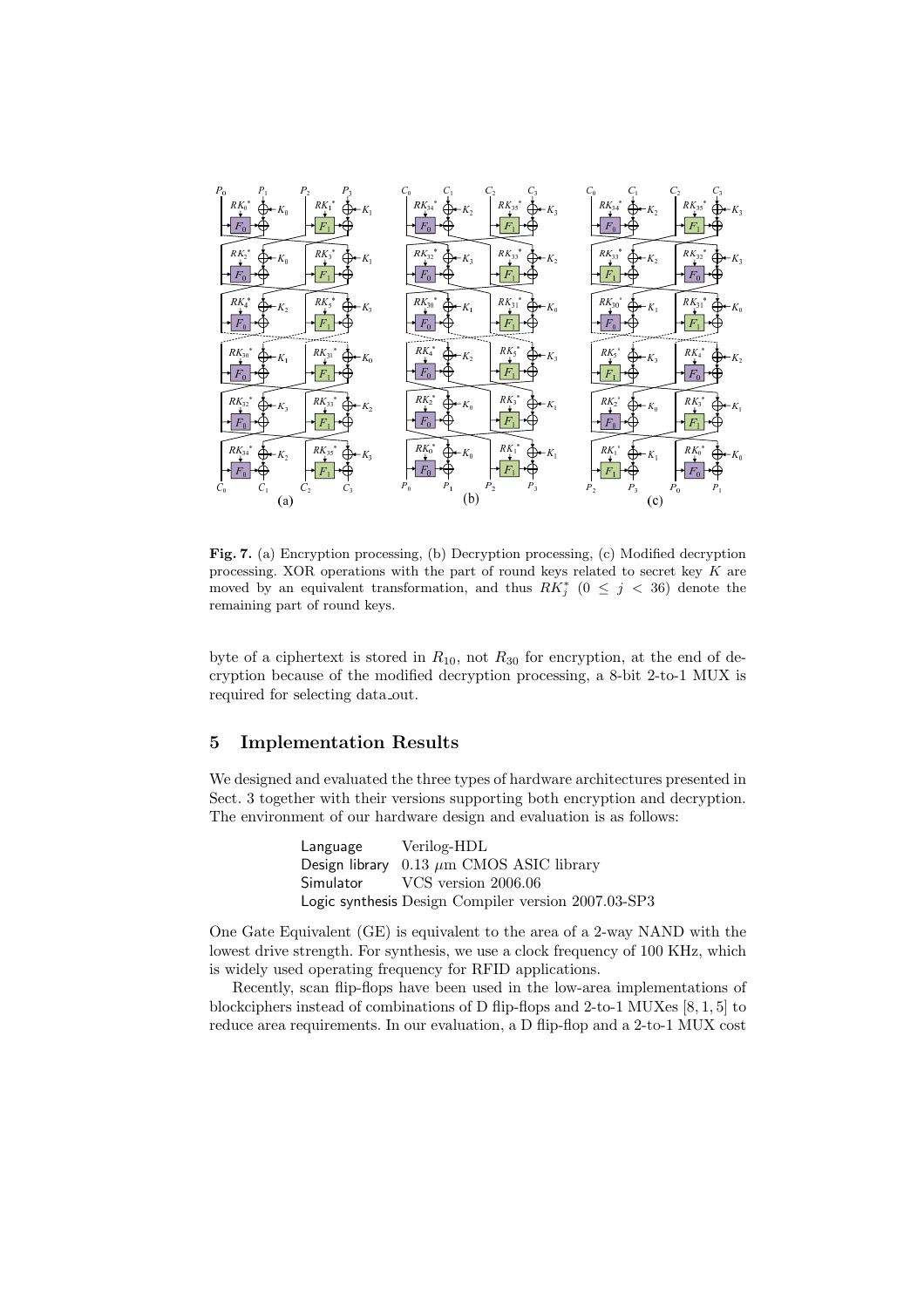

Fig. 8. 4-input AND-NOR and 4-input OR-NAND gate with 2 inputs inverted, which correspond to XOR and XNOR gate

4.5 and 2.0 GE, respectively, while a scan flip-flop costs 6.25 GE. Thus, we can save 0.25 GE per bit of storage. Moreover, the library we used has the 4-input AND-NOR and 4-input OR-NAND gates with 2 inputs inverted described in Fig. 8. The outputs of these cells are corresponding to those of XOR or XNOR gates when the inputs  $X, Y$  are set as shown in Fig. 8. Since these cells cost 2 GE instead of 2.25 GE required for XOR or XNOR cell, we can save 0.25 GE per XOR or XNOR gate. Clock gating logics are inserted into the design manually by instantiating Integrated Clock Gating (ICG) cells to gate the clocks of specific registers.

Table 1 shows the detailed implementations figures of the three types of hardware architectures presented in Sect. 3. CON generator and selector, ICG cells, and buffers are included in controller.

The area savings for the key scheduling block of Type-II/III implementation over Type-I implementation are 128 GE. In the library we used, a register with a 3-to-1 MUX costs 7.25 GE per bit; a register with a 4-to-1 MUX costs 8.25 GE per bit. The key register of Type-I implementation consists of 120 registers with a 3-to-1 MUX (870 GE) and 8 registers with a 4-to-1 MUX (66 GE), while the key register of Type-II/III implementation consists of 120 scan flip-flops (750 GE) and 8 registers with a 3-to-1 MUX (58 GE). Thus, the area savings of 128 GE are achieved.

The area savings for the data processing block of Type-III implementation over Type-I/II implementation are 78 GE. As for the data register of Type-III implementation 32 scan flips-flops (200 GE) is replaced with 32 D flip-flops (144 GE), which leads savings of 56 GE. 24 3-to-1 MUXes with output inverted (54 GE) can be replaced with 24 2-to-1 MUXes with output inverted (42 GE) in the matrix multiplier, leading to savings of 12 GE. In addition, 8 XOR gates (16 GE) for secret key XOR is merged to XOR gates in the matrix multiplier. Therefore, the area savings of 78 GE are achieved despite the additional 6 GE for the other MUX.

Table 2 shows the implementation results of the proposed architectures together with their versions supporting both encryption and decryption. We also show, for comparison, the best known result of CLEFIA and low-area implementation results of AES. Our implementations supporting encryption only achieve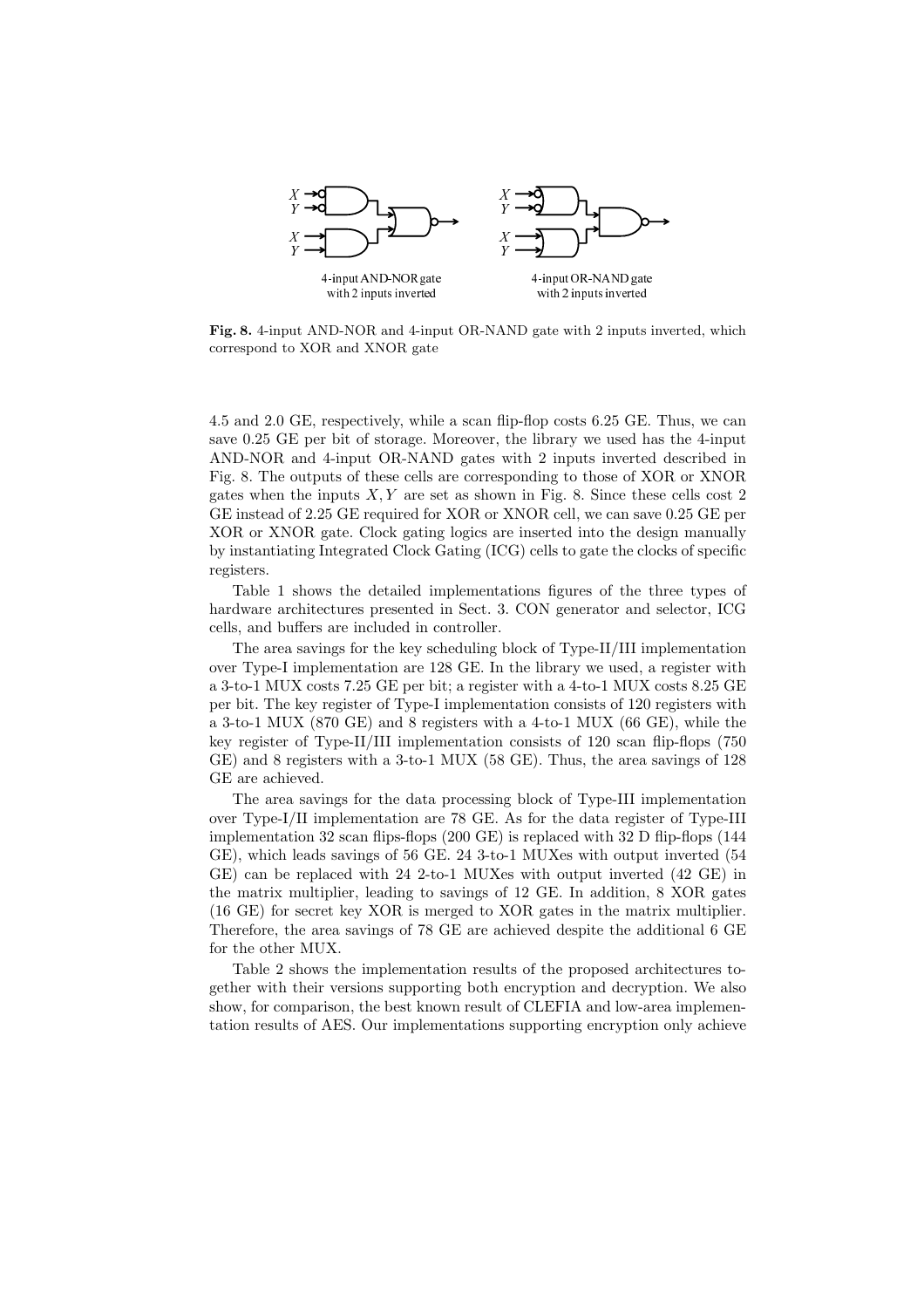| Components [GE]               | $Type-I$ | $Type-II$ | $Type-III$ |
|-------------------------------|----------|-----------|------------|
| Data Processing Block         | 1392.5   | 1392.5    | 1314.5     |
| Data Register (including MUX) | 668      | 668       | 612        |
| S-box (including MUX)         | 332.5    | 332.5     | 332.5      |
| S0                            | 117.25   | 117.25    | 117.25     |
| S1                            | 201.25   | 201.25    | 201.25     |
| Matrix Multiplier             | 212      | 212       | 200        |
| Secret Key MUX                | 136      | 136       | 136        |
| Secret Key XOR                | 16       | 16        | $0^*$      |
| Round Key XOR                 | 16       | 16        | 16         |
| Other MUX                     | 12       | 12        | 18         |
| Key Scheduling Block          | 952      | 824       | 824        |
| Key Register (including MUX)  | 936      | 808       | 808        |
| CON XOR                       | 16       | 16        | 16         |
| Controller                    | 333      | 377.25    | 349.25     |
| Total [GE]                    | 2677.5   | 2593.75   | 2487.75    |
| Encryption [cycles]           | 176      | 192       | 328        |
| Key Setup [cycles]            | 128      | 128       | 224        |
| Throughput @100KHz [Kbps]     | 73       | 67        | 39         |

Table 1. Detailed implementation figures

∗: Secret key XOR is merged to XOR gates in matrix multiplier

46–50% reduction of the area requirements compared to the smallest implementation [10, 12] of CLEFIA. As for implementations supporting both encryption and decryption, our implementations are 44–47% smaller. Type-III implementation is 4% larger than the smallest encryption-only implementation [5] of AES, but its encryption/decryption version achieves 23% reduction of the area requirements compared to the smallest encryption/decryption implementation [3] of AES.

### 6 Conclusion

In this paper, we have proposed very compact hardware architectures of CLE-FIA with 128-bit keys based on 8-bit shift registers. We showed that the data processing part of CLEFIA-128 can be implemented in a serialized way without any additional registers. Three types of hardware architectures were proposed according to required cycles for one block process by adaptively applying clock gating technique. Those architectures were implemented and synthesized using a  $0.13 \mu$ m standard cell library. In our smallest implementation, the area requirements are only 2,488 GE, which is 50% smaller than the smallest implementation of CLEFIA-128, and competitive to the smallest AES-128 implementation. Moreover, the area requirements for its version supporting both encryption and decryption are only 2,604 GE, which achieve 23% reduction of area requirement compared to the smallest encryption/decryption implementation of AES-128.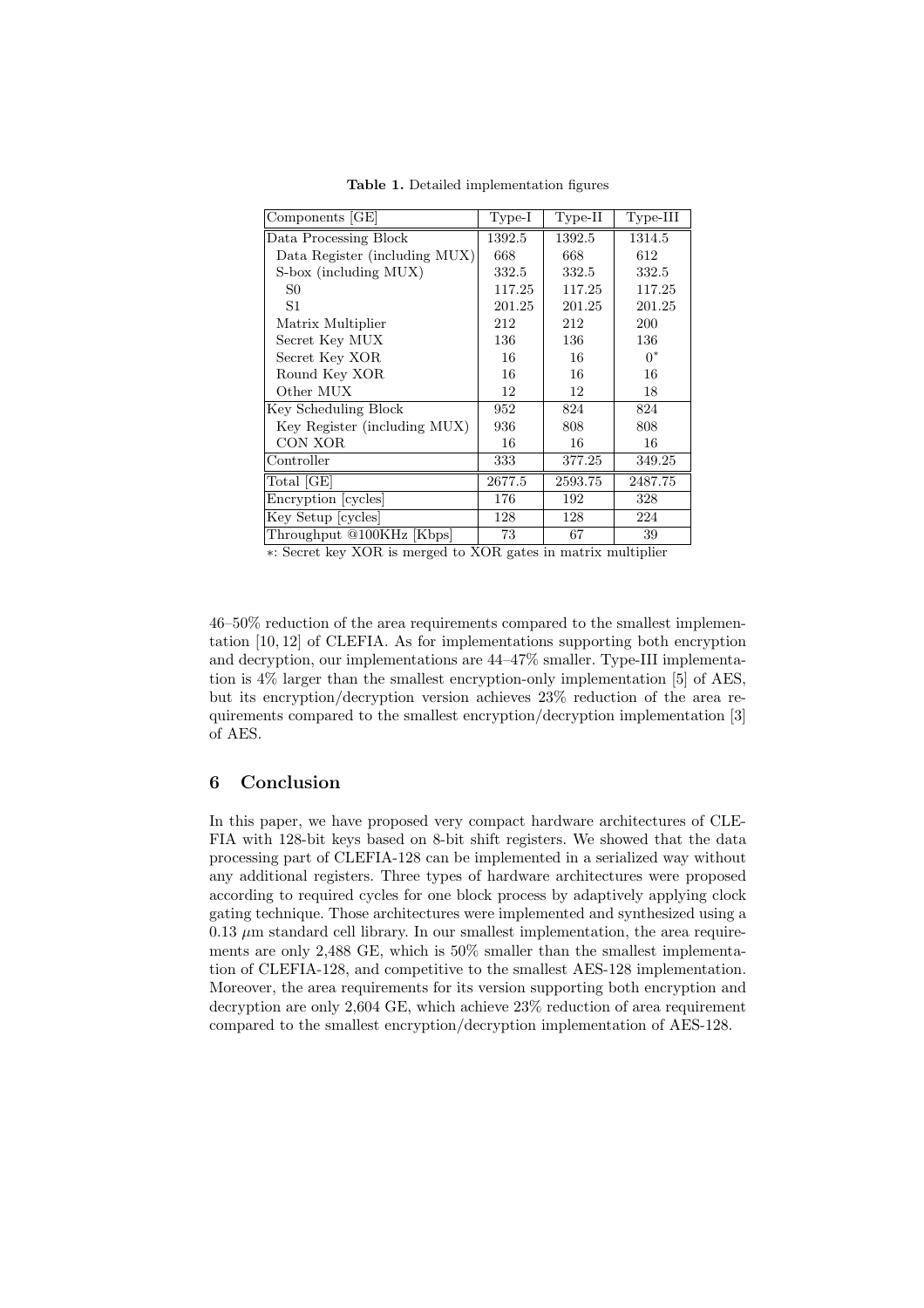| Source<br>Algorithm |                                                                                                                                                                          | Mode    | Enc/Dec             | Key Setup Area |       | Throughput                                                 | Tech. |
|---------------------|--------------------------------------------------------------------------------------------------------------------------------------------------------------------------|---------|---------------------|----------------|-------|------------------------------------------------------------|-------|
|                     |                                                                                                                                                                          |         | [cycles]            | [cycles]       |       | $[\text{GE}]$   @100KHz $[\text{Kbps}]$   $[\mu \text{m}]$ |       |
| <b>CLEFIA</b>       | $Type-I$                                                                                                                                                                 | Enc     | 176                 | 128            | 2,678 | 73                                                         |       |
|                     |                                                                                                                                                                          | Enc/Dec | 176                 | 128            | 2,781 | 73                                                         |       |
|                     | $Type-II$                                                                                                                                                                | Enc     | 192                 | 128            | 2,594 | 67                                                         | 0.13  |
|                     |                                                                                                                                                                          | Enc/Dec | 192/184             | 128            | 2,678 | 67/70                                                      |       |
|                     | Type-III.                                                                                                                                                                | Enc     | 328                 | 224            | 2,488 | 39                                                         |       |
|                     |                                                                                                                                                                          | Enc/Dec | 328/320             | 224            | 2,604 | 39/40                                                      |       |
|                     | [10, 12]                                                                                                                                                                 | Enc/Dec | 36                  | 24             | 4,950 | 356                                                        | 0.09  |
|                     | $[3] % \includegraphics[width=1\textwidth]{images/TrDiM-Architecture.png} \caption{The figure shows the number of three different ways.} \label{fig:TrDiM-Architecture}$ |         | Enc/Dec 1,032/1,165 |                | 3,400 | 12/11                                                      | 0.35  |
| AES                 | $\left[ 4 \right]$                                                                                                                                                       | Enc     | 177                 |                | 3,100 | 72                                                         | 0.13  |
|                     | $\lceil 5 \rceil$                                                                                                                                                        | Enc     | 226                 |                | 2,400 | 57                                                         | 0.18  |

Table 2. Implementation results and comparison

Future work will include the application of side-channel countermeasures such as threshold implementations [6, 7] to the proposed architectures.

# References

- 1. C. D. Cannière, O. Dunkelman, and M. Knezevic, "KATAN and KTANTAN a Family of Small and Efficient Hardware-Oriented Block Ciphers", CHES 2009 , LNCS 5747, pp. 272–278, Springer-Verlag, 2009.
- 2. J. Daemen and V. Rijmen, The Design of Rijndael: AES The Advanced Encryption Standard (Information Security and Cryptography), Springer, 2002.
- 3. M. Feldhofer, J. Wolkerstorfer, and V. Rijmen, "AES Implementation on a Grain of Sand", IEE Proceedings Information Security, vol. 152, pp. 13–20, 2005.
- 4. P. Hämäläinen, T. Alho, M. Hännikäinen, and T. Hämäläinen, "Design and Implementation of Low-Area and Low-Power AES Encryption Hardware Core", DSD 2006 , pp. 577–583, IEEE Computer Society, 2006.
- 5. A. Moradi, A. Poschmann, S. Ling, C. Paar, and H. Wang, "Pushing the Limits: A Very Compact and a Threshold Implementation of AES", EUROCRYPT 2011 , LNCS 6632, pp. 69–88, Springer-Verlag, 2011.
- 6. S. Nikova, C. Rechberger, and V. Rijmen, "Threshold Implementations against Side-channel Attacks and Glitches", ICICS 2006, LNCS 4307, pp. 529-545, Springer-Verlag, 2006.
- 7. S. Nikova, V. Rijmen, and M. Schlaffer, "Secure Hardware Implementation of Nonlinear Functions in the Presence of Glitches", ICICS 2008, LNCS 5461, pp. 218– 234, Springer-Verlag, 2008.
- 8. C. Rolfes, A. Poschmann, G. Lender, and C. Paar, "Ultra-Lightweight Implementations for Smart Devices – Security for 1000 Gate Equivalents", CARDIS 2008 , LNCS 5189, pp. 89–103, Springer-Verlag, 2008.
- 9. T. Shirai, K. Shibutani, T. Akishita, S. Moriai, and T. Iwata, "The 128-bit Blockcipher CLEFIA (Extended Abstract)", FSE 2007 , LNCS 4593, pp. 181–195, Springer-Verlag, 2007.
- 10. T. Shirai, K. Shibutani, T. Akishita, S. Moriai, and T. Iwata, "Hardware Implementations of the 128-bit Blockcipher CLEFIA", Technical Report of IEICE, vol. 107, no. 141, ISEC2007–49, pp. 29–36, 2007 (in Japanese).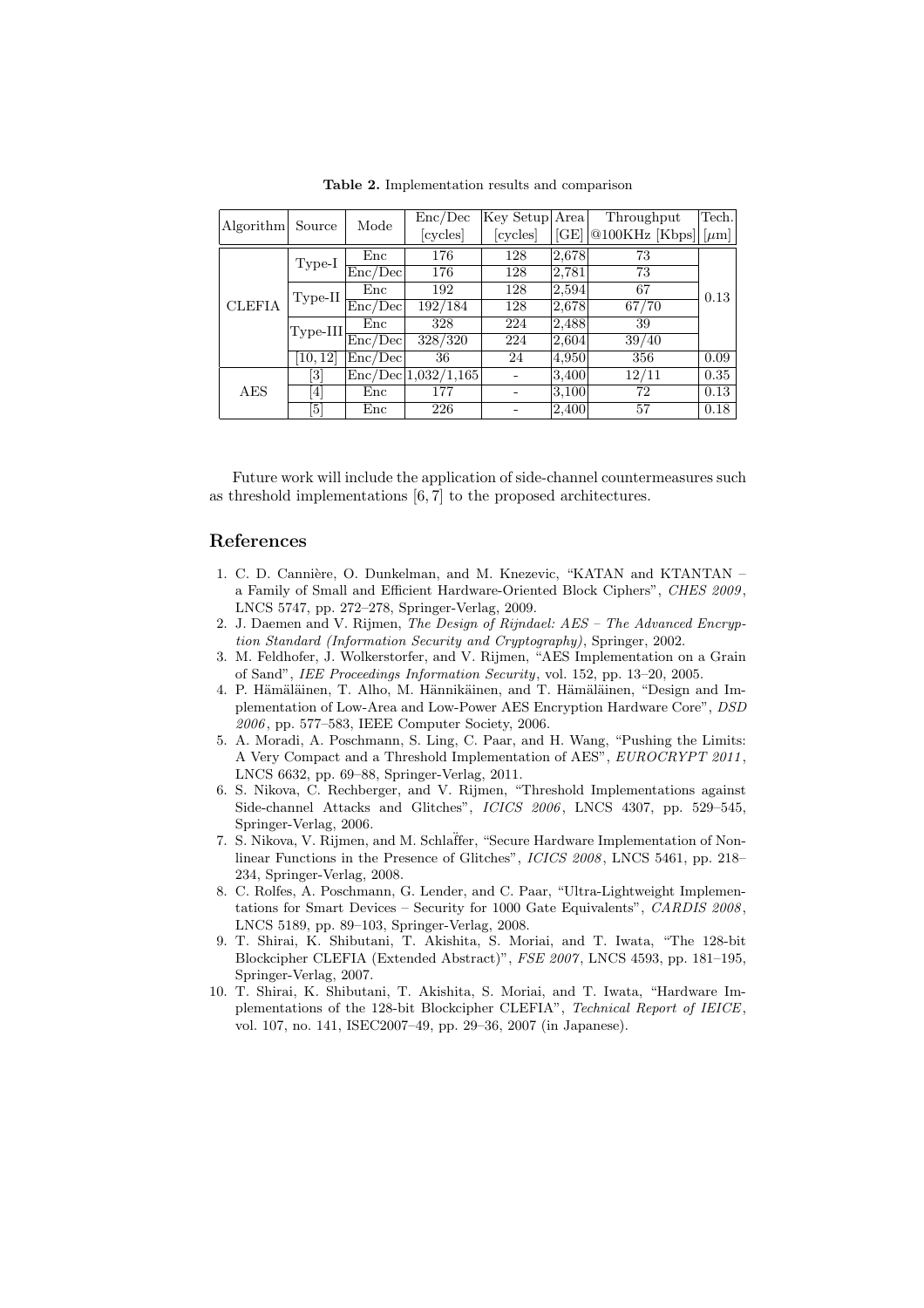- 11. "The 128-bit Blockcipher CLEFIA: Algorithm Specification", Revision 1.0, 2007, Sony Corporation. http://www.sony.net/Products/cryptography/clefia/download/data/
- clefia-spec-1.0.pdf 12. "The 128-bit Blockcipher CLEFIA: Security and Performance Evaluations", Revision 1.0, 2007, Sony Corporation. http://www.sony.net/Products/cryptography/clefia/download/data/ clefia-eval-1.0.pdf
- 13. T. Sugawara, N. Homma, T. Aoki, and A. Satoh, "High-Performance ASIC Implementations of the 128-bit Block Cipher CLEFIA", ISCAS 2008, pp. 2925-2928, 2008
- 14. Y. Zheng, T. Matsumoto, and H. Imai, "On the Construction of Block Ciphers Provably Secure and not Relying on Any Unproved Hypotheses", Crypto'89, LNCS 435, pp. 461–480, Springer-Verlag, 1989.

# Appendix

In this appendix, we show the detailed data flow of the registers  $R_{ij}$  in Fig. 5 during a round of the encryption processing for Type-I architecture. Fig. 9 defines the data structure of a round of the encryption processing. The contents of the registers  $R_{ij}$  ( $0 \le i < 4$ ) are clarified in Table 3.



Fig. 9. A round of encryption processing